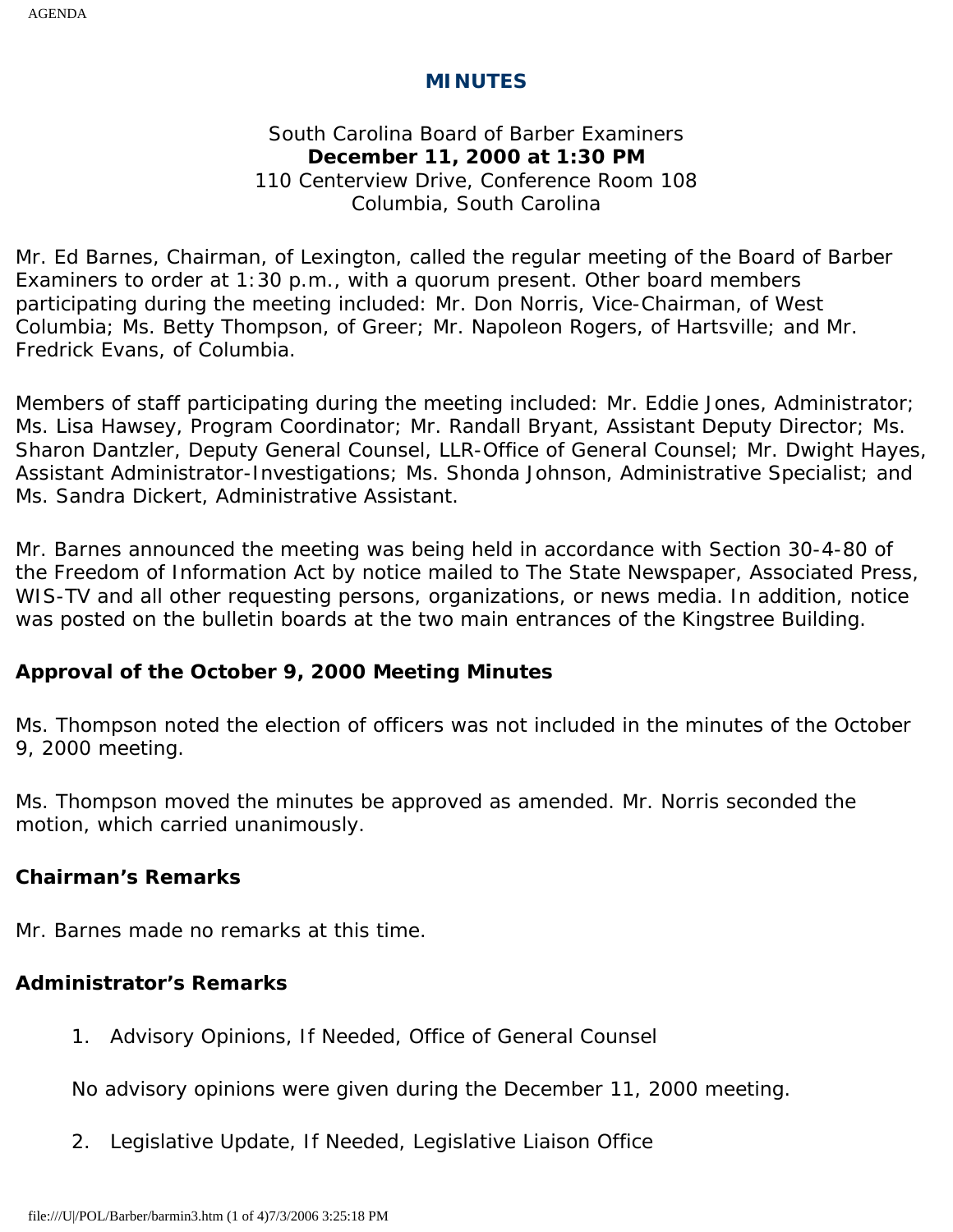There was no legislative update given during the December 11, 2000 meeting.

3. Exam Results for October 2000 and November 2000

The board was presented with the exam results from October 2000 and November 2000. (These records are herewith attached and become part of this record.) The board briefly discussed the exam results.

#### **Action Items**

Old Business

1. Review of Annual Budget and Proposed Fee Increase

Mr. Bryant stated the General Assembly has mandated the professional and occupational boards be held accountable for their budgets and that they be selfsupporting. He went over the budget and the projected fee increases with the board.

Following some discussion regarding this matter, Mr. Barnes asked Mr. Bryant to provide the board with more detailed information regarding the budget.

2. Laser Grade Testing Proposal

Ms. Thompson stated she feels the proposal submitted by Laser Grade would be a good concept. She noted the problem is that the company requires the use of a credit card, which is unavailable to most of the students.

Ms. Dantzler informed the board that Laser Grade Testing submitted the same proposal to the Board of Cosmetology. She went on to say the proposal is too costly and too complicated for the students of the barber program. She said that if the board gets to the point that it would like to offer computer-based testing, she suggested that the chairman appoint a subcommittee to work with the procurement office and that bids be submitted to different testing companies. She noted that no company would bid if the board requests the computer testing be an optional avenue to take the exam. She recommended that the board not accept this proposal.

Mr. Bryant stated there are five companies that offer the computer-based testing.

The board agreed with Ms. Dantzler's recommendation of not accepting this proposal.

Mr. Barnes directed staff to write a letter to Laser Grade informing them of the board's decision.

New Business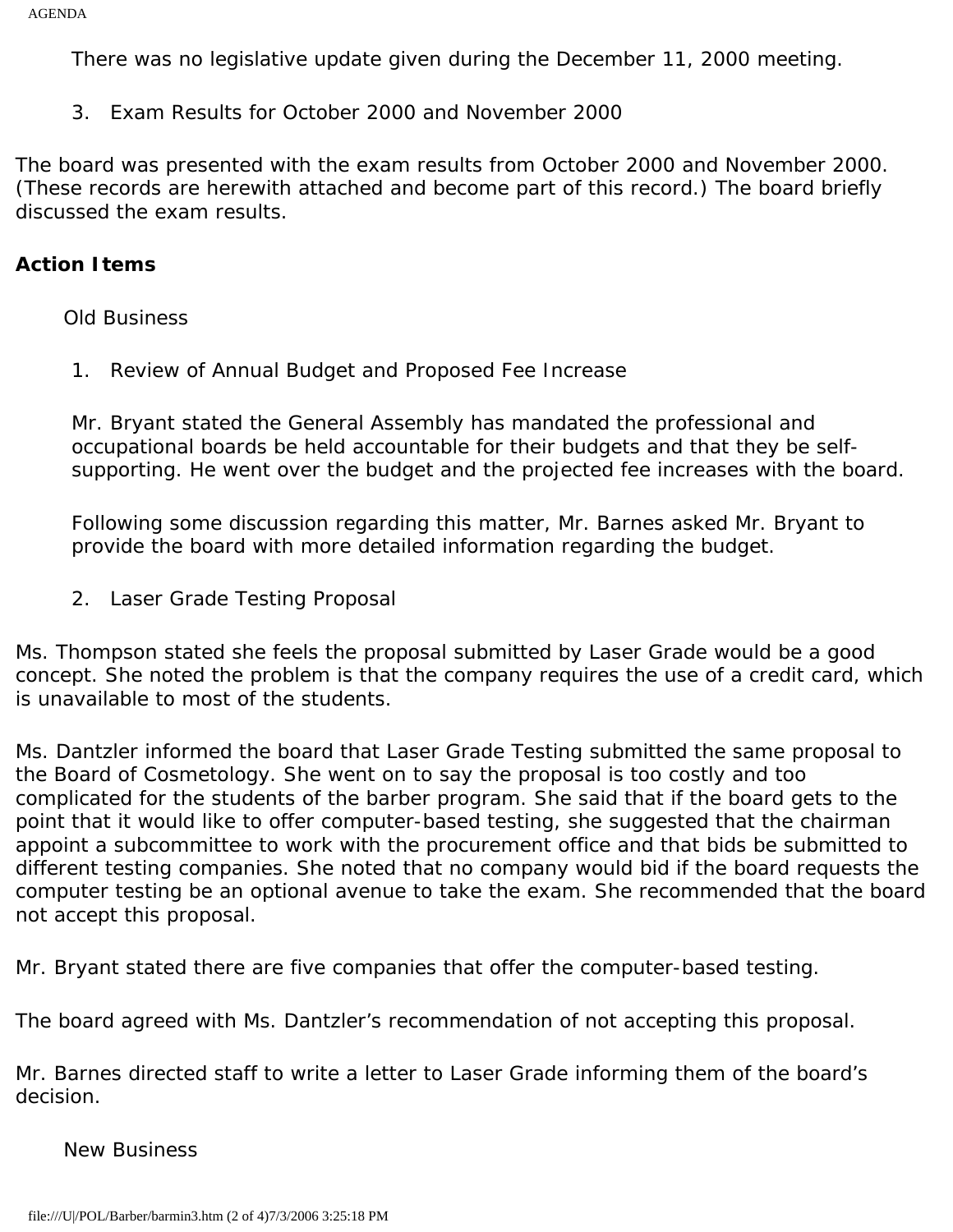1. Keri Bennett's Request to Take the Registered Barber Exam

Ms. Debra Poinsette, Community Program Supervisor for the Coastal Pre-Release Center located in Charleston, sent a letter to the board on behalf of Mr. Keri Bennett, who is asking the board to allow him to take the exam to become a registered barber. The letter noted that Mr. Bennett is serving a four year sentence for marijuana possession and possession with intent to distribute. He has had no disciplinary problems and is currently in a work release program.

Mr. Evans moved the board table this matter until more information is received. The motion was seconded by Mr. Norris and unanimously carried.

2. Paulette Belton's Request for a third Student Permit

Ms. Belton stated she is requesting a third student permit to complete the 390 remaining hours to obtain her license. She indicated Snippers, the first shop she enrolled in to complete her OJT, has gone out of business. She has been at Fred's California Concept for approximately one year and is attending on a part-time basis.

Mr. Evans moved the board grant Ms. Belton a third student permit, to expire in one year, to complete her 380 hours of OJT training. The motion was seconded by Mr. Norris and unanimously passed.

Mr. Barnes informed Ms. Belton she would not be able to obtain another permit should she not complete her training with this student permit.

3. Request from Beaufort-Jasper Academy for Career Excellence to Allow Students to Take Both Exams on the Same Day/Use of Facilities for Barber Instruction

Mr. Marwin McKnight stated the Beaufort-Jasper Academy for Career Excellence is requesting the board's permission to allow their students to take the written and practical exams in one day. He indicated there would be six underage students who would be eligible to take the exam in March 2001 or April 2001. He indicated they would be bringing their models in with them.

Following a brief discussion, the board tabled the decision until the February 2001 meeting. Mr. Barnes stated Mr. McKnight would be notified, in writing, of the board's decision.

Mr. McKnight stated the Beaufort-Jasper Technical College of the Low Country would like to begin a barber program in the afternoons since there is not such a program in that area. He noted that Denmark Technical College is the closest program. He does not believe the college has sent the request in yet, however, the college has approached him regarding teaching the class. He asked the board if it would be possible for him to become an instructor for that college as well. He went on to say the Beaufort-Jasper Academy for Career Excellence has a partnership with the Technical College of the Low Country. He